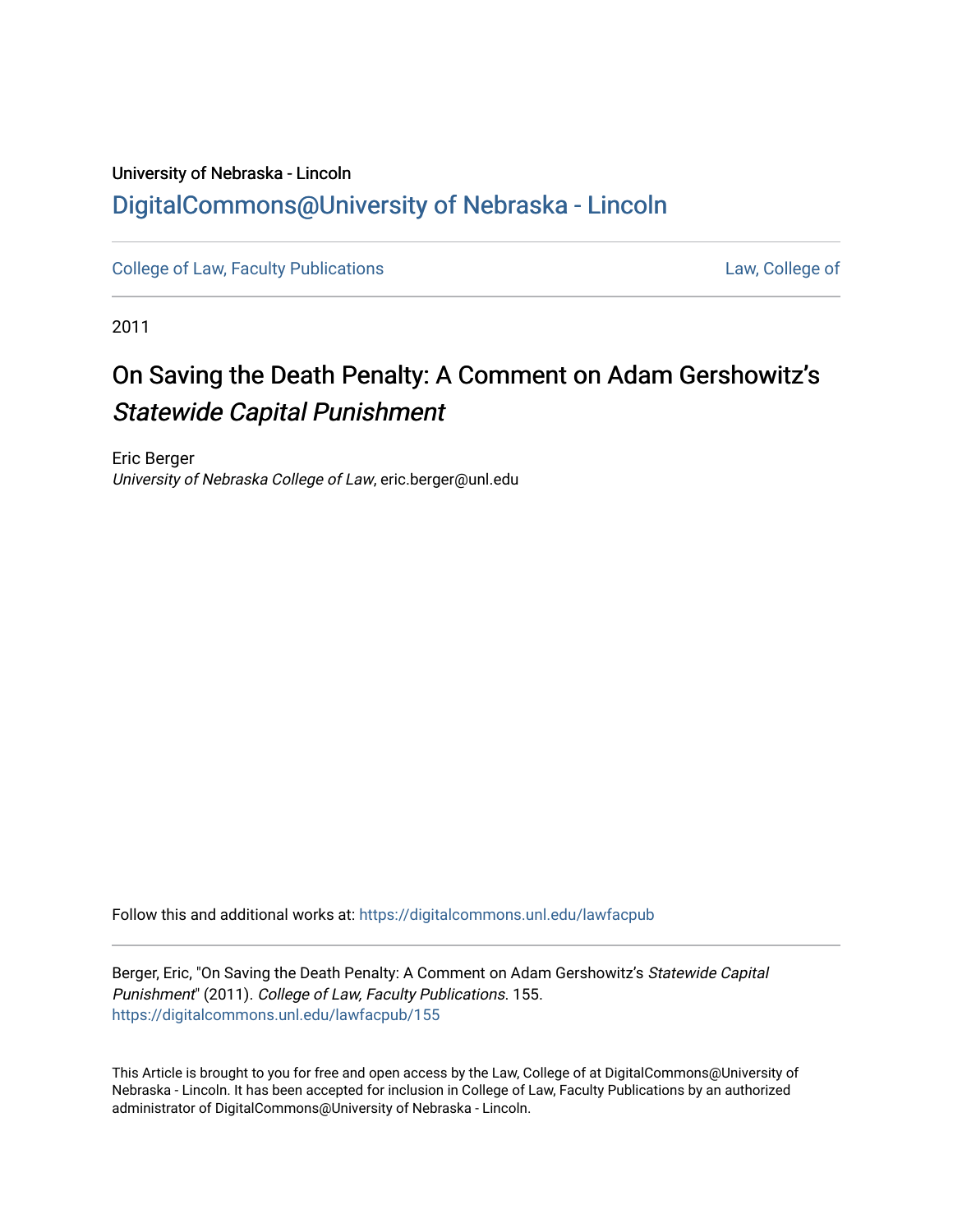## **On Saving the Death Penalty: A Comment on Adam Gershowitz's**  *Statewide Capital Punishment*

## *Eric Berger*

| II. THE ECONOMIC AND POLITICAL OBSTACLES TO REFORM 3 |  |
|------------------------------------------------------|--|
|                                                      |  |
|                                                      |  |

#### <span id="page-1-0"></span>I. INTRODUCTION

We all know that Texas is "the capital of capital punishment." $1$ Since 2006, Texas has carried out nearly half of all executions nationwide.<sup>2</sup> In 2007, more than sixty percent of the nation's executions occurred in Texas.<sup>3</sup> Whereas momentum seems slowly to be turning against capital punishment elsewhere,<sup>4</sup> Texas soldiers on.<sup>5</sup>

Assistant Professor of Law, University of Nebraska College of Law. Thanks to Ty Alper, Anne Duncan, Adam Gershowitz, Bob Schopp, and Elisabeth Semel for very helpful comments; to Omaid Zabih for excellent research assistance; and to James Gottry, Steven Haymore, Niels Jensen, and the other editors of the VANDERBILT LAW REVIEW for superb editorial assistance. Remaining errors are mine.

<sup>1.</sup> Corinna Barrett Lain, *Deciding Death*, 57 DUKE L.J. 1, 45 (2007).

<sup>2.</sup> According to data available at the Death Penalty Information Center, Texas executed 109 individuals from the beginning of 2006 to January 9, 2011. The other forty-nine states collectively executed 121 people. Death Penalty Information Center, *Searchable Executions Database*, http://www.deathpenaltyinfo.org/executions (last visited Jan. 9, 2011).

<sup>3.</sup> Adam Liptak, *At 60% of Total, Texas Is Bucking Execution Trend*, N.Y. TIMES, Dec. 26, 2007, at A1.

<sup>4.</sup> *See* James S. Liebman & Lawrence C. Marshall, *Less Is Better: Justice Stevens and the Narrowed Death Penalty*, 74 FORDHAM L. REV. 1607, 1650–65 (2006) (summarizing recent erosion of support for capital punishment); Elisabeth Semel, *Reflections on Justice John Paul Stevens's Concurring Opinion in* Baze v. Rees: *A Fifth Justice Renounces Capital Punishment*, 43 U.C. DAVIS L. REV. 783, 866 (2010) ("The national trend is still toward a decreased use of the death penalty.").

<sup>5.</sup> Interestingly, while executions in Texas remain high, capital sentences in Texas have declined dramatically. *See* Semel, *supra* note [4](#page-1-0)*,* at 820 n.169 (noting that capital sentences in Texas have declined by sixty-five percent since 2006).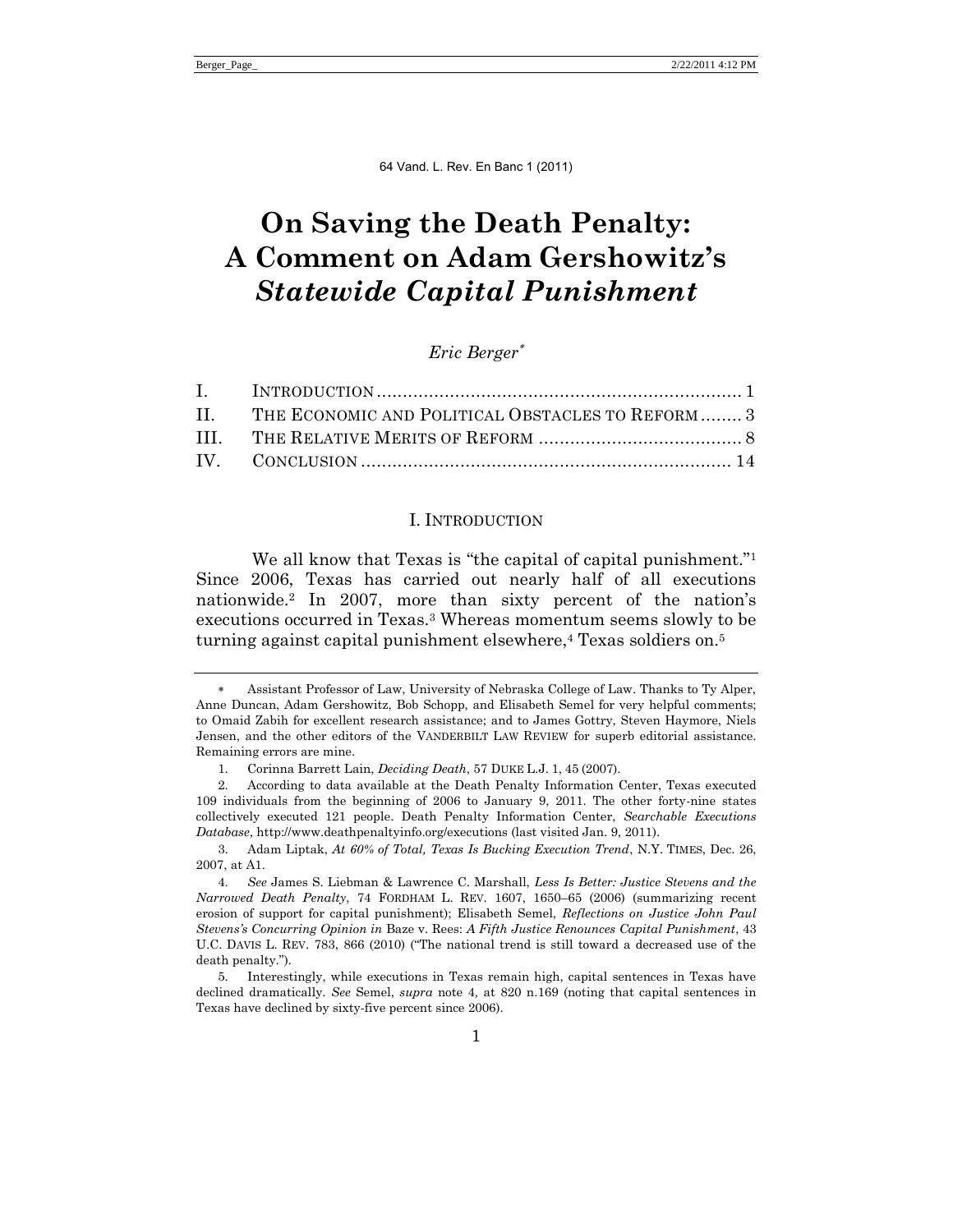<span id="page-2-0"></span>That, at least, is the common wisdom. In *Statewide Capital Punishment: The Case for Eliminating Counties' Role in the Death Penalty*, Professor Adam Gershowitz argues that it is misleading "to suggest that 'the State' of Texas is a prolific user of capital punishment.‖<sup>6</sup> As Gershowitz explains, it is not the *State* of Texas that prosecutes death penalty cases, but rather counties within the State. In fact, only a few of Texas's 254 counties seek capital punishment with any regularity.<sup>7</sup> In this regard, Texas is not anomalous. Other states, such as Pennsylvania and California, also have wide variations among counties' imposition of the death penalty, even among demographically similar counties.<sup>8</sup> Indeed, a recent study indicates that only ten percent of counties in the United States accounted for all death sentences imposed between 2004 and 2009, and that only five percent of counties accounted for all the death sentences between 2007 and 2009.<sup>9</sup> From this perspective, the nationwide disparity in death penalty practices is driven less by state policy and more by county prosecutorial practices.

These disparities, Professor Gershowitz argues, create serious problems of various sorts. Counties aggressively pursuing the death penalty sometimes win controversial death sentences at trial. Gershowitz argues that such sentences are either reversed after rounds of expensive appeals or result in executions "that raise serious" questions about the culpability of the inmate."<sup>10</sup> On the other side of the spectrum, some small, poor counties must choose between foregoing the death penalty for even the most heinous crimes and pursuing a death sentence that may be especially vulnerable to reversal on appeal, given the inexperience of the trial participants.<sup>11</sup>

Professor Gershowitz offers a solution to these problems. He argues that rather than handling death penalty cases at the county level, all aspects of capital punishment cases "should be handled at

<sup>6.</sup> Adam M. Gershowitz, *Statewide Capital Punishment: The Case for Eliminating Counties' Role in the Death Penalty*, 63 VAND. L. REV. 307, 308 (2010).

<sup>7.</sup> *Id*. at 308–09.

<sup>8.</sup> *See id*. at 314–15 (comparing Philadelphia County with 106 death row inmates and Allegheny County with ten death row inmates); ACLU OF NORTHERN CALIFORNIA, DEATH BY GEOGRAPHY: A COUNTY BY COUNTY ANALYSIS OF THE ROAD TO EXECUTION IN CALIFORNIA 1, http://www.aclunc.org/docs/criminal\_justice/death\_penalty/death\_by\_geography/death\_by\_geogra phy.pdf (last visited Feb. 13, 2011) (explaining that ten counties account for nearly eighty-five percent of the death sentences in California since 2000).

<sup>9.</sup> *See* Death Penalty Information Center, *ARBITRARINESS: 10% of Counties Account for All Recent Death Sentences in the U.S.*, http://www.deathpenaltyinfo.org/arbitrariness-10 counties-account-all-recent-death-sentences-us (last visited Jan. 9, 2011).

<sup>10.</sup> Gershowitz, *supra* not[e 6,](#page-2-0) at 309.

<sup>11.</sup> *Id*. at 310.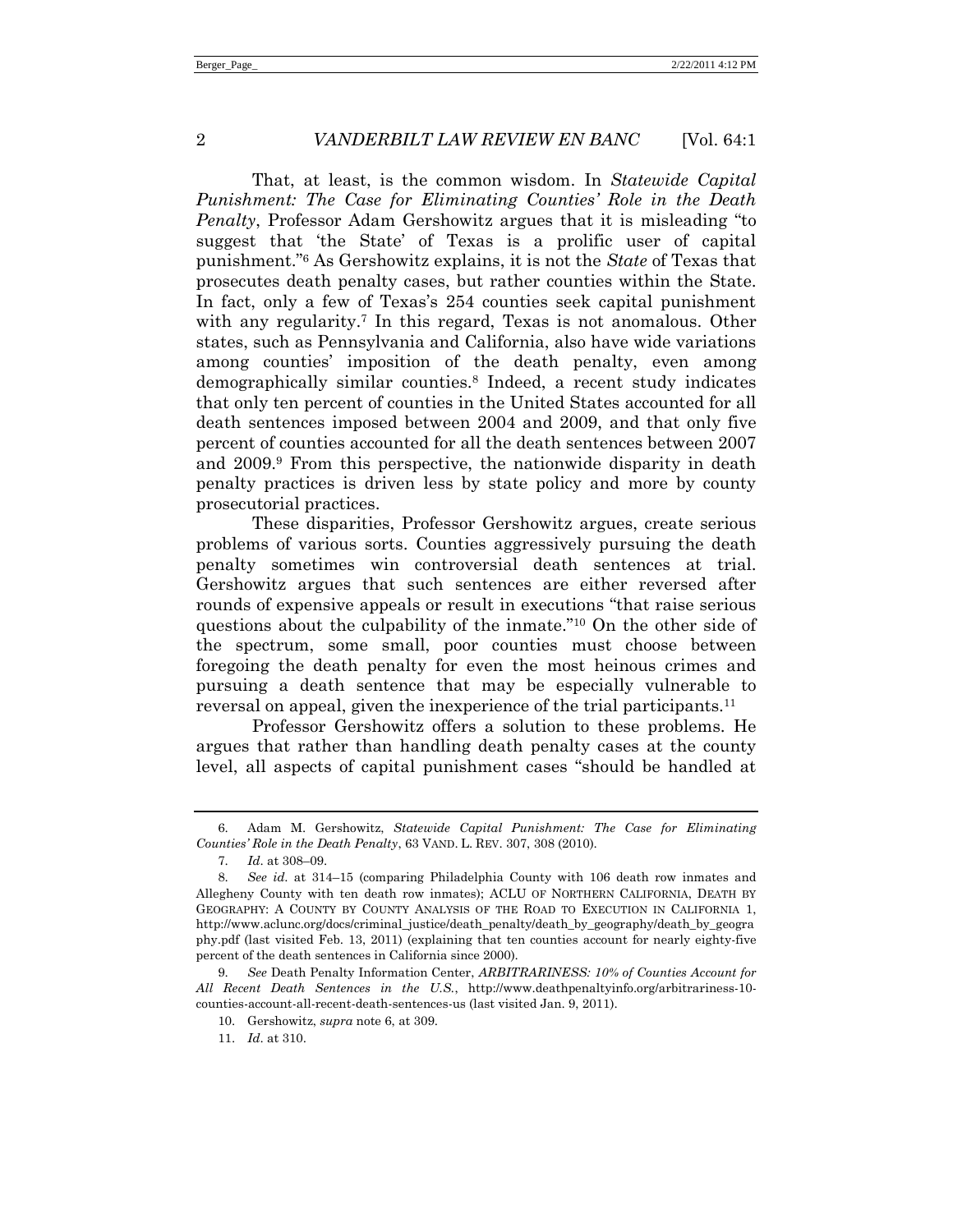the state level by an elite group of prosecutors, defense lawyers, and judges whose sole responsibility is to deal with capital cases.<sup>"12</sup> Such a professionalized, statewide system, he contends, would help reduce costs, eliminate geographic arbitrariness, and restore confidence in both the overall system and individual verdicts.<sup>13</sup> For instance, by cutting counties out of the equation and placing the decision to seek death at the state level, the plan would presumably reduce the number of governmental units empowered to seek capital punishment from well over a thousand to roughly thirty-five, thus somewhat mitigating the geographic arbitrariness. Gershowitz also argues that his proposal would help reduce the system's errors, because elite prosecutors, defense attorneys, and judges would be less likely to make mistakes at trial. The reduction of such error would be intrinsically beneficial, and, as Gershowitz emphasizes, it may also help states avoid expensive appeals.<sup>14</sup>

Gershowitz's article accomplishes much of what legal scholarship should accomplish. It challenges the common wisdom (that state policies drive the disparate utilization of capital punishment), identifies serious problems (the arbitrariness, errors, and costs of our current capital punishment system), and proposes a thought-provoking, ambitious solution (the creation of statewide teams of capital prosecutors, defense attorneys, and judges) that may mitigate some of those problems. For all its merits, though, Gershowitz's piece may underestimate the economic and political obstacles to his plan and overestimate his proposal's capacity to effect substantial improvements. The balance of this Response addresses these issues and the related question of whether Gershowitz's proposed reforms would be preferable to abolition.

### II. THE ECONOMIC AND POLITICAL OBSTACLES TO REFORM

Professor Gershowitz makes a plausible case that his plan would mitigate some problems of our death penalty system, but a threshold question is whether his proposal is politically viable. One significant political obstacle is cost. Capital punishment is already extremely expensive; studies estimate that it costs several states millions of dollars per case—significantly more than life imprisonment.<sup>15</sup> By conservative estimates, California alone spends

<span id="page-3-0"></span><sup>12.</sup> *Id*.

<sup>13.</sup> *Id*. at 311.

<sup>14.</sup> *Id*.

<sup>15.</sup> *See, e.g.*, PHILIP J. COOK & DONNA B. SLAWSON, THE COSTS OF PROCESSING MURDER CASES IN NORTH CAROLINA 1, 78 (1993), *available at* http://www.deathpenaltyinfo.org/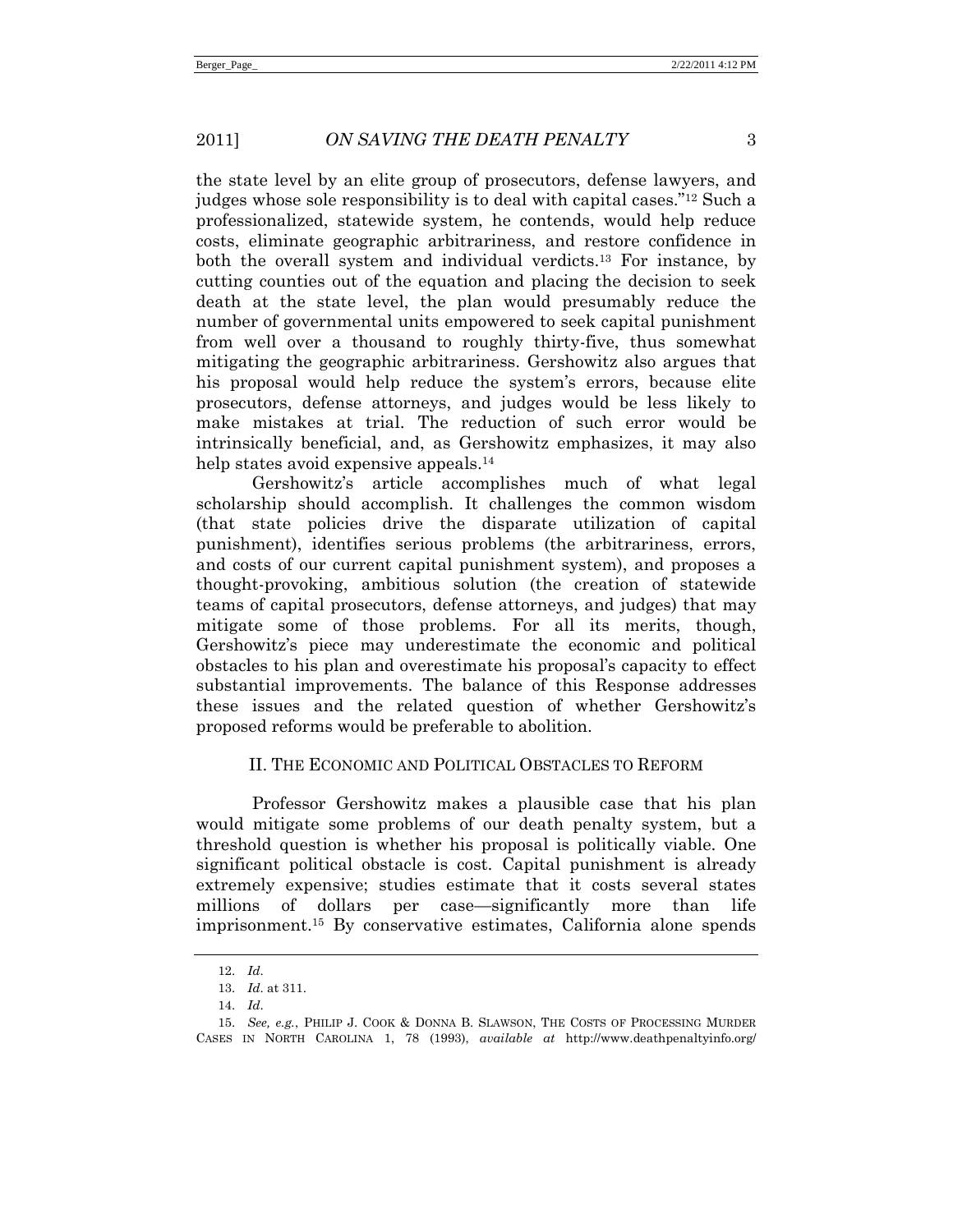<span id="page-4-0"></span>\$137.7 million annually to maintain its capital system.<sup>16</sup> Gershowitz's proposal may add even more to those costs. For his part, Gershowitz concedes that the upfront costs of his plan would be substantial but contends that his plan would ultimately save states money by reducing the number of costly appeals.<sup>17</sup> In effect, Gershowitz is betting that savings on appeal will more than offset greater trial expenses.

<span id="page-4-1"></span>While it is impossible to predict these kinds of costs with certainty, there are reasons to be skeptical. With regard to trial expenses, some states have already experimented with statewide capital defender offices similar to the elite defenders in Gershowitz's proposal, and these offices have been extremely expensive.<sup>18</sup> New York's Capital Defender Office, for instance, was so costly that the Governor proposed cutting its budget by seventy percent.<sup>19</sup> Georgia created a similar capital defender office, only to subsequently withdraw funding due to legislators' concerns over the "Lexus level"

16. *See* CALIFORNIA COMMISSION ON THE FAIR ADMINISTRATION OF JUSTICE, FINAL REPORT 146 (2008), *available at* http://www.ccfaj.org/documents/CCFAJFinalReport.pdf [hereinafter CALIFORNIA COMMISSION] (using "conservative" estimates to find that the annual cost of capital punishment in California is \$137.7 million as compared with a \$11.5 million annual price tag for a system in which life imprisonment without parole is the maximum penalty).

17. *See* Gershowitz, *supra* note [6,](#page-2-0) at 354 (arguing that "[e]lite prosecutors would exercise their charging discretion more carefully and handle cases more effectively, thus reducing the number of appeals that states would have to fund").

18. *See, e.g.*, Yilu Zhao, *Counting up the Costs of a Death-Penalty Trial*, N.Y. TIMES, June 8, 2003, at B5 (explaining that New York spent at least \$1 million in defense of a defendant accused of a capital crime and that capital defender offices like New York's are "a very expensive proposition").

19. *See* Michael Cooper, *Cuts Possible for Program That Handles Capital Cases*, N.Y. TIMES, Feb. 5, 2005, at B5 ("Gov. George E. Pataki's budget proposal would cut spending by 70 percent on the state's program to represent poor defendants accused of capital crimes.‖); Richard Perez-Pena, *The Death Penalty: When There's No Room for Error*, N.Y. TIMES, Feb. 13, 2000, at D3 (discussing the New York Capital Defender Office's \$15 million budget).

northcarolina.pdf (concluding that the extra cost of prosecuting a capital case in North Carolina is more than \$2.16 million per execution); John Roman et al., *Urban Institute, Justice Policy Center, The Cost of the Death Penalty in Maryland* 2 (2008), *available at* http://www. deathpenaltyinfo.org/CostsDPMaryland.pdf (estimating that the average cost of a death penalty prosecution in Maryland is \$1.9 million more than a non-capital prosecution); *see generally*  James R. Acker, *Be Careful What You Ask For: Lessons from New York's Recent Experience with Capital Punishment*, 32 VT. L. REV. 683, 712–13, n.129 (2008) (discussing various studies concluding "that, for reasons including lengthier pretrial investigation, heightened motions practice, greater involvement of experts, prolonged jury selection, bifurcated trials, lengthy appellate and postconviction review and frequent reversals, intensive security associated with death row confinement, and others, capital punishment imposed costs greatly in excess of life imprisonment‖); RICHARD C. DIETER, DEATH PENALTY INFORMATION CENTER, MILLIONS MISSPENT: WHAT POLITICIANS DON'T SAY ABOUT THE HIGH COSTS OF THE DEATH PENALTY (rev. ed. 1994), *available at* http://www.deathpenaltyinfo.org/node/599 ("Death penalty cases are much more expensive than other criminal cases and cost much more than imprisonment for life with no possibility of parole.").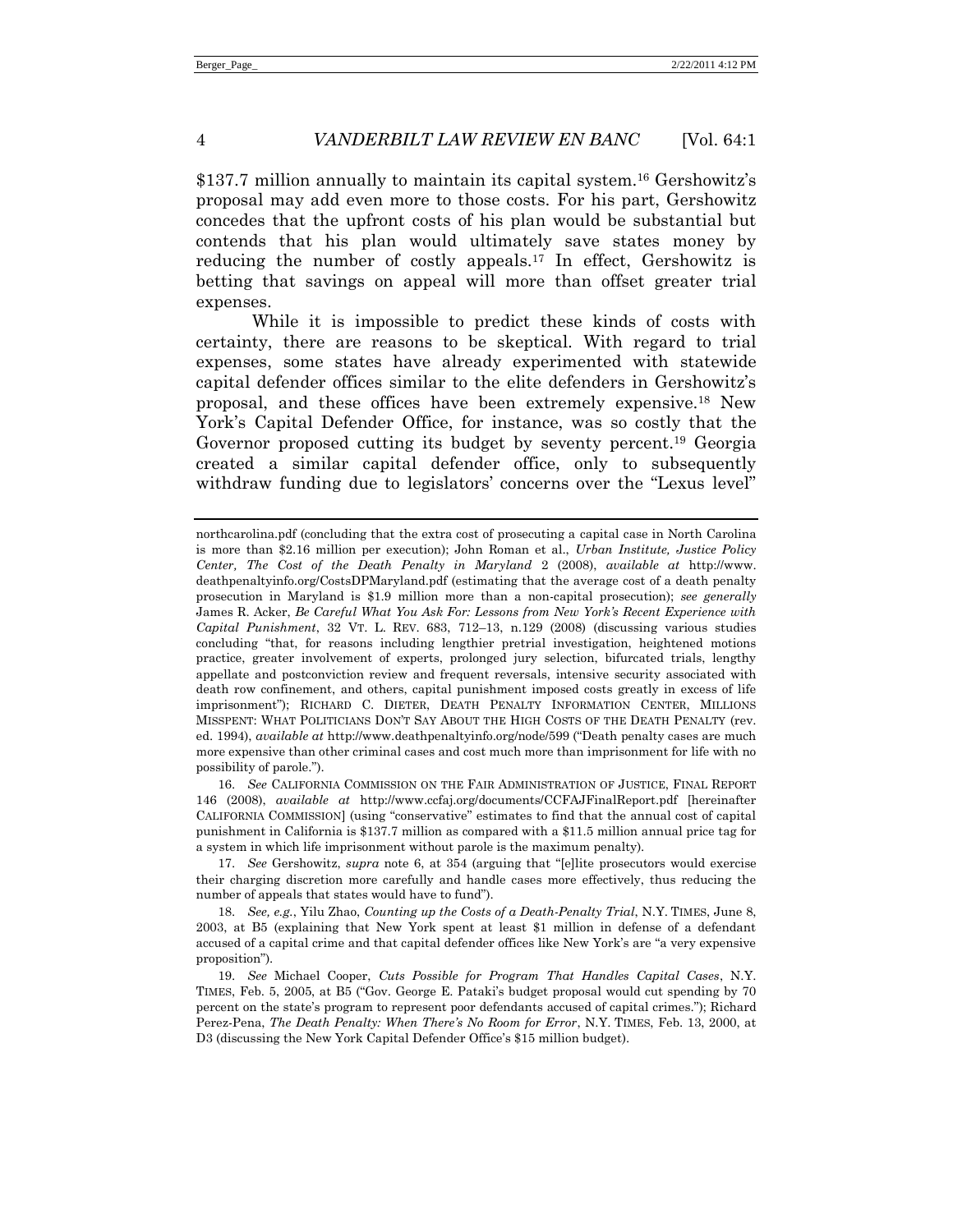defense of capital defendants that in one case cost \$1.8 million.<sup>20</sup> In light of these experiences, Gershowitz's proposals to employ elite capital defenders would probably make capital trial defense even more expensive and politically unpopular than it already is. Indeed, other states have already resisted proposals to improve the quality of capital representation, suggesting that Gershowitz's plan, however meritorious, may meet similar resistance.<sup>21</sup>

Moreover, genuinely trustworthy capital trials may require still more money. The quality of representation for capital defendants hinges not only on the caliber of their lawyers but also on the resources available to those lawyers to conduct investigations and gather evidence.<sup>22</sup> Indeed, investigation is so important that the California Commission on the Fair Administration of Justice recommended that to provide adequate representation in capital trials, the State needed not only to appoint two qualified capital defense attorneys but also "an investigator and mitigation specialist."<sup>23</sup> Such appointments, of course, would cost even more money and render improvements to the capital system even more politically challenging.<sup>24</sup>

<span id="page-5-0"></span><sup>20.</sup> Brenda Goodman, *Official Quits in Georgia Public Defender Budget Dispute*, N.Y. TIMES, Sept. 7, 2007, at A18 (discussing the high cost of the Georgia Office of the Capital Defender and the Brian Nichols case).

<sup>21.</sup> *See, e.g.*, Gov. George Ryan, *Moratorium on Death Row Executions*, 5 LOY. J. PUB. INT. L. 1, 4 (2003) ("One of my great regrets is that I could not convince the Illinois General Assembly to pass reforms of our capital punishment system. The reforms were met with fierce opposition in the state Senate . . . ."); Death Penalty Information Center, *Alabama's Compliance with ABA Policies*, http://www.abanet.org/moratorium/assessmentproject/alabama.html (last visited Jan. 9, 2011) (detailing Alabama's failure to comply with several ABA recommendations to improve flaws in Alabama's death penalty system, including many recommendations pertaining to adequate capital defense and prosecutorial professionalism). In fairness, some states have recently taken steps to improve their systems of capital representation, *see, e.g.*, 2006-2007 STATE BAR OF TEXAS COMMITTEE REPORTS, 70 TEX. B.J. 612, 617 (2007), but money nevertheless often remains a driving force in death penalty politics. *See* Darryl K. Brown, *The Multifarious Politics of Capital Punishment: A Response to Smith*, 94 VA. L. REV. IN BRIEF 57, 64 (2008) (observing that Georgia has cut defense funding every year from 2005 to 2008).

<sup>22.</sup> *See* Stephen B. Bright, *Neither Equal Nor Just: The Rationing and Denial of Legal Services to the Poor When Life and Liberty Are at Stake*, 1997 ANN. SURV. AM. L. 783, 816 (arguing that even though some public defender offices "attract some of the most dedicated and conscientious young lawyers, those lawyers find it exhausting and enormously difficult to provide adequate representation when saddled with huge caseloads and lacking the necessary investigative assistance").

<sup>23.</sup> CALIFORNIA COMMISSION, *supra* note [16,](#page-4-0) at 28; *cf.* Wiggins v. Smith, 539 U.S. 510, 537 (2003) (vacating death sentence due to counsel's failure to present "the available mitigating evidence, [which] taken as a whole, might well have influenced the jury's appraisal of Wiggins' moral culpability") (internal quotation marks and citations omitted).

 <sup>24.</sup> In fairness, non-capital criminal trials would also benefit from increasing defense attorneys' resources, but the dangers of inadequate defense resources are arguably most disturbing when the defendant's life is on the line.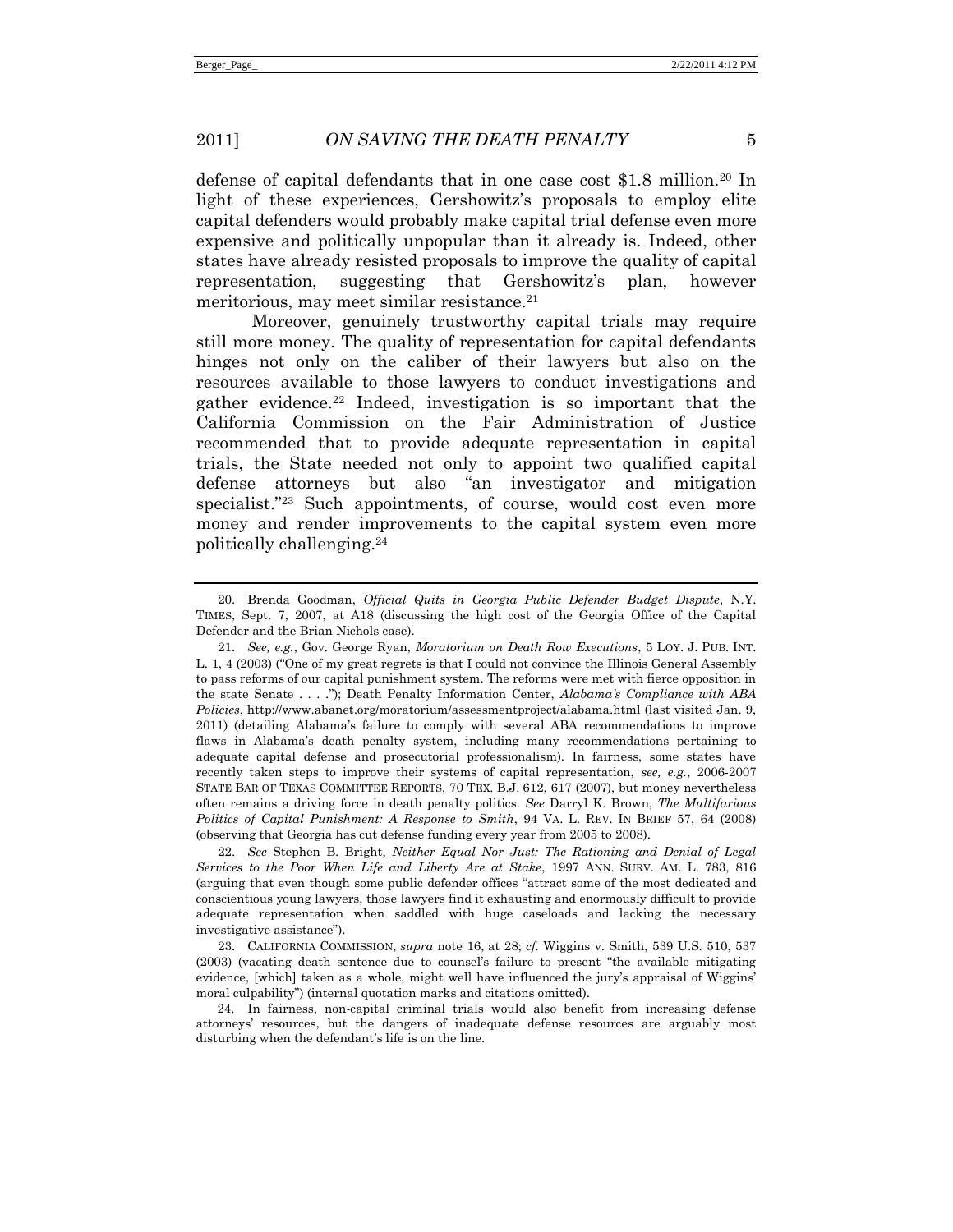<span id="page-6-0"></span>Gershowitz responds to these cost concerns by contending that his system would save money on appeal, but it is questionable whether those savings would be as substantial as he suggests. Gershowitz argues, for instance, that more elite prosecutors would be "much" less likely to commit *Brady* violations, thus substantially reducing the number of meritorious capital appeals.<sup>25</sup> This seems overstated. Even if some violations occur because inexperienced prosecutors, ―with the purest of motives, fail to turn over potential *Brady* material simply because they did not realize it should have been disclosed,"<sup>26</sup> it is doubtful that these good-faith mistakes account for all or even most *Brady* violations. To the contrary, ambition and pressure to win cases likely explain some—and possibly many—*Brady*  violations.<sup>27</sup> To this extent, Gershowitz may be over-estimating how differently "elite" and "non-elite" prosecutors will approach issues like exculpatory evidence and, consequently, how much money his proposal will save on appeal.

<span id="page-6-2"></span><span id="page-6-1"></span>Even assuming arguendo that Gershowitz's proposal would save states money in the long run, there are still political obstacles to rational debate. State legislators' perceptions of their constituents' views on capital punishment often guide their votes on the death penalty more than informed arguments about cost savings. Recent events in Nebraska help illustrate the point. After the State's electric chair was declared unconstitutional,<sup>28</sup> the Judiciary Committee of the Unicameral Legislature held hearings about whether the legislature should adopt lethal injection as a new method of execution or, alternatively, abolish the death penalty altogether. Despite expert testimony regarding the sizable financial costs of the death penalty,<sup>29</sup> the State chose to preserve capital punishment and adopted lethal injection as its new method of execution. To most observers, this outcome was unsurprising. Far more surprising was the fiscal note

<sup>25.</sup> See Gershowitz, *supra* note [6](#page-2-0), at 350 ("An elite team of prosecutors that focuses exclusively on handling capital cases is much more likely to prevent non-meritorious *Brady* claims.‖); *see also* Brady v. Maryland, 373 U.S. 83, 87 (1963) (requiring the prosecutor to disclose exculpatory evidence).

<sup>26.</sup> Gershowitz, *supra* not[e 6,](#page-2-0) at 349.

<sup>27.</sup> *See, e.g.*, Andrew Horwitz, *Taking the Cop out of Copping a Plea: Eradicating Police Prosecution of Criminal Cases*, 40 ARIZ. L. REV. 1305, 1320 (1998) ("Even with the existence of clear and binding ethical rules, the pressure to suppress exculpatory evidence often overwhelms a prosecuting attorney.‖); *infra* note[s 54](#page-11-0)–[58](#page-12-0) and accompanying text.

<sup>28.</sup> *See* State v. Mata, 745 N.W.2d 229, 278 (Neb. 2008) ("death by electrocution . . . violates the prohibition against cruel and unusual punishment in Neb. Const. art. I,  $\S 9$ ").

<sup>29.</sup> *See, e.g.*, *Neb. Unicameral Leg. Judiciary Comm. Hearings* at 54 (Jan. 29, 2009) (testimony of Michael Radelet) (arguing that the continuation of the death penalty and adoption of lethal injection would require Nebraska "to commit bundles of cash" to the issue).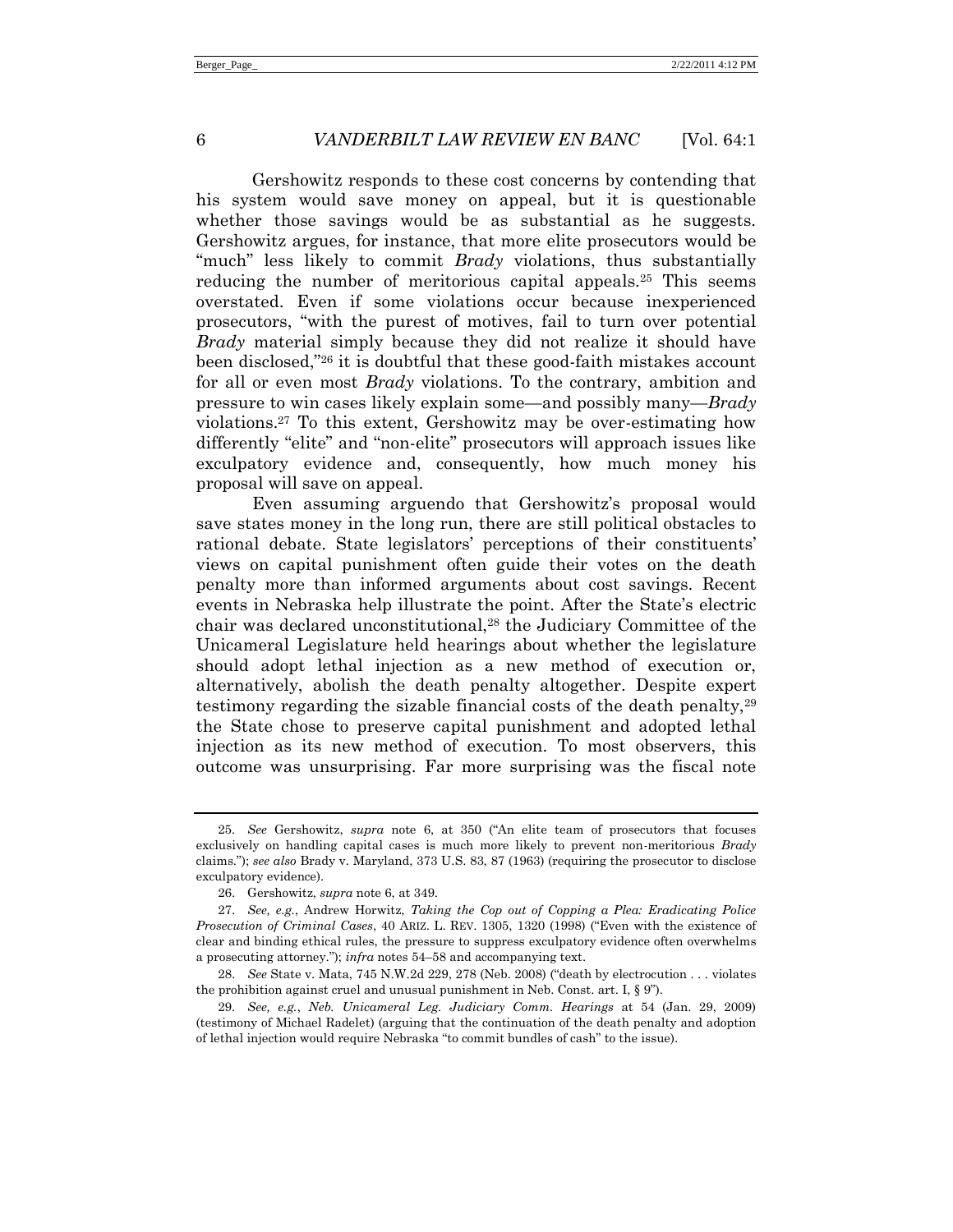attached to the lethal injection bill, estimating that the adoption of lethal injection and continuation of the death penalty in Nebraska would have "no fiscal impact."<sup>30</sup> Just a few months later, a news report indicated that the State had already spent more than \$33,000 adopting lethal injection.<sup>31</sup> That price tag was limited to costs associated with developing a lethal injection procedure; it did not figure in the much higher costs associated with the death penalty more generally, such as the great expense of capital trials and appeals. Nor did the \$33,000 figure include costs almost certain to arise from litigation challenging the new lethal injection procedure as cruel and unusual.<sup>32</sup> Nor did it account for the fact that the State may someday change its execution procedure again, a distinct possibility given the nationwide shortage of thiopental, the anesthetic administered in Nebraska's and other states' three-drug protocol.<sup>33</sup> Reasonable officials, of course, can disagree about the propriety of capital punishment, but it is manifestly preposterous to contend that legislation preserving a state's death penalty and adopting a new method of execution has "no fiscal impact." Whether the fiscal note attached to the Nebraska bill resulted from delusion, confusion, or willful misrepresentation, the episode suggests that states may not always respond rationally to arguments like Gershowitz's about the death penalty's costs.

<span id="page-7-0"></span>One should not overstate the point here. Some legislators *do* try to wrestle with difficult issues. Indeed, to their credit, half of Nebraska state legislators voted in favor of funding a study to explore the costs of capital punishment.<sup>34</sup> Other states also have begun to consider whether the death penalty is too expensive to retain.<sup>35</sup> But

<sup>30.</sup> *See* JoAnne Young, *Records Show State Has Spent More than \$33,000 Preparing for Lethal Injection*, LINCOLN J. STAR, Apr. 7, 2010, at A1 (discussing the attorney general's fiscal note attached to the lethal injection bill).

<sup>31.</sup> *See id.*

<sup>32.</sup> One prominent Nebraska attorney guaranteed the Judiciary Committee that he and other lawyers would challenge lethal injection. *See Neb. Unicameral Leg. Judiciary Comm. Hearings* at 86 (Jan. 29, 2009) (testimony of Alan Peterson) (testifying that if Nebraska adopts lethal injection "[o]f course, we'll all litigate that and many other issues"); *see generally* Eric Berger, *Lethal Injection and the Problem of Constitutional Remedies*, 27 YALE L. & POL'Y REV. 259, 283–93 (2009) (discussing lethal injection litigation in various states).

<sup>33.</sup> *See* Kathy Lohr, *States Delay Executions Owing to Drug Shortage*, NAT'L PUB. RADIO: ALL THINGS CONSIDERED (Sept. 16, 2010), http://www.npr.org/templates/story/story.php?storyId =129912444 (explaining that a thiopental shortage required some states to delay executions).

<sup>34.</sup> *See* JoAnne Young, *Nebraska Lawmakers Turn down Death Penalty Study*, LINCOLN J. STAR, Mar. 25, 2010, at A1.

<sup>35.</sup> *See* Semel, *supra* note [4,](#page-1-0) at 871 n.421 (summarizing numerous studies addressing the high economic cost of capital punishment); Ian Urbina, *In Push to End Death Penalty, Some States Cite Cost-Cutting*, N.Y. TIMES, Feb. 25, 2009, at A1 (noting the role cost has played in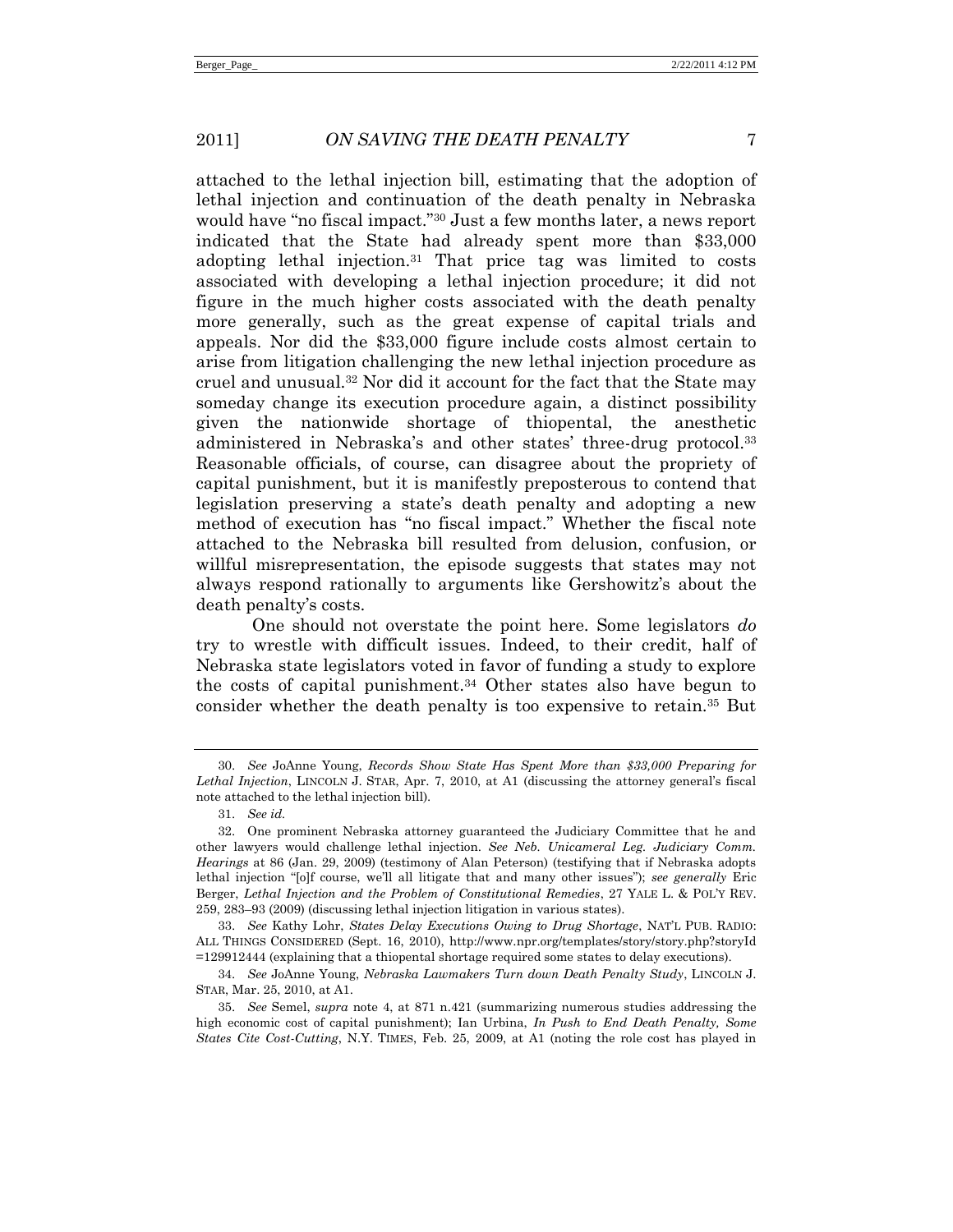the death penalty remains a hot-button issue and is therefore often likely to inspire hot-button responses, rather than rational, thoughtful policy decisions. Nebraska, like many states, has had a handful of high-profile murders, and some state legislators may not have wanted to question the appropriateness of capital punishment with those crimes still relatively fresh in the public consciousness.<sup>36</sup>

The point here is not that democratic outcomes are necessarily regrettable; numerous factors can and should play a role when a state decides whether to have the death penalty. That being said, politics and emotion can render even the most intelligent proposals politically unrealistic. Even though the cost issue was raised repeatedly, Nebraska not only adopted lethal injection with a fiscal note predicting "no fiscal impact" but also rejected the proposed cost study that would have given the legislature a clearer idea of precisely how much capital punishment costs the State.<sup>37</sup> In short, the Nebraska legislature preferred to support capital punishment without learning the facts about it. This episode suggests that Gershowitz may have a hard time persuading state legislatures to implement his plan, especially given that its initial costs are likely high and its long-term savings are debatable.

## III. THE RELATIVE MERITS OF REFORM

In light of the political and economic obstacles to Gershowitz's proposal, it is worth addressing whether this is a political battle worth fighting. Gershowitz candidly concedes that a statewide death penalty system cannot cure all the problems with capital punishment,<sup>38</sup> but he does not address whether his proposal would mitigate some of those serious problems substantially enough so that his improved system would be preferable to no system at all. American capital punishment is riddled with problems including, *inter alia*, cost, error, and racial inequality. Gershowitz's plan would address some of these concerns, but serious flaws would remain. It is therefore worth briefly considering whether his reforms would likely improve the system enough to merit retaining capital punishment.

legislative debates about whether to repeal the death penalty in, *inter alia*, Maryland, Colorado, Kansas, and New Hampshire).

<sup>36.</sup> *See* JoAnne Young, *Families of Murder Victims Live with the Memories*, LINCOLN J. STAR, Apr. 1, 2009, at A1 (reporting on family members of Nebraska murder victims and the sentiment that the death penalty for such cases is "logical, appropriate and practical").

<sup>37.</sup> *See* Young, *supra* note [34,](#page-7-0) at A1 (discussing the debate surrounding the Nebraska cost study).

<sup>38.</sup> Gershowitz, *supra* not[e 6,](#page-2-0) at 344.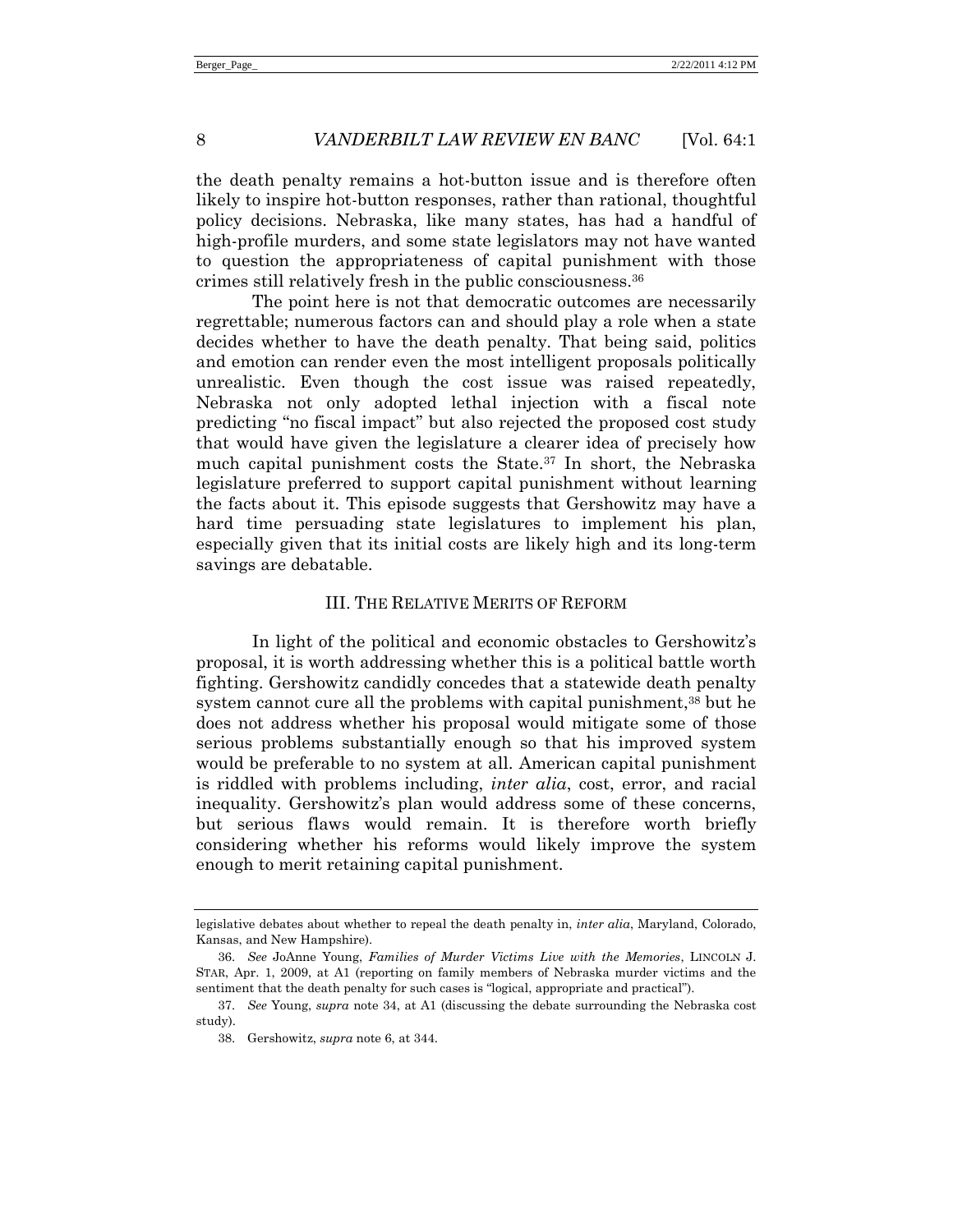To begin (again) with money, Gershowitz argues that his plan would reduce financial costs associated with the death penalty by saving "huge sums of money" currently spent on capital appeals.<sup>39</sup> He contends that better trial lawyers and judges would make fewer mistakes, thus resulting in fewer appeals, reversals on appeal, retrials, and appeals from retrials.<sup>40</sup> Nevertheless, even though fewer meritorious appeals (whether from the initial trial or from retrials) may save substantial sums, the economic costs of capital punishment would likely still be very significant. As discussed above, Gershowitz's plan probably increases the initial trial costs, which are already high.<sup>41</sup> Moreover, even if Gershowitz were correct that his plan would reduce appealable errors at trial, death row inmates would probably still appeal numerous aspects of their convictions and sentences. Gershowitz contends that "attorneys are ethically forbidden from raising frivolous issues on appeal," $42$  but they also have an ethical duty to represent their clients zealously, a duty that is heightened in the criminal defense and capital context.<sup>43</sup> Given that their clients' lives are on the line, death row lawyers often appeal aggressively,  $44$ and even without an attorney, death row inmates can still file *pro se* appeals.<sup>45</sup> Even assuming that these appeals would be collectively less numerous and less meritorious under Gershowitz's plan, states would still need to expend significant resources to deal with them.<sup>46</sup> The death penalty, then, would still cost states a great deal—probably

<span id="page-9-0"></span><sup>39.</sup> *Id.* at 346.

<sup>40.</sup> *See id*. at 346–48.

<sup>41.</sup> *See supra* notes [17](#page-4-1)–[24](#page-5-0) and accompanying text.

<sup>42.</sup> *See* Gershowitz, *supra* note [6,](#page-2-0) at 351.

<sup>43.</sup> *See, e.g.*, MODEL RULES OF PROF'L CONDUCT, pmbl. para. 2 (2011) ("As advocate, a lawyer zealously asserts the client's position."); *id.* R. 3.1[3] (stipulating that the criminal defense lawyer's obligation not to file frivolous claims is "subordinate" to the criminal defendant's constitutional entitlement to the assistance of counsel); Ty Alper, *The Truth About Physician Participation in Lethal Injection Executions*, 88 N.C. L. REV. 11, 66 (2009) (discussing lawyers' obligation to represent their death penalty inmate clients zealously); Monroe H. Freedman, *The Professional Obligation to Raise Frivolous Issues in Death Penalty Cases*, 31 HOFSTRA L. REV. 1167, 1177–79 (2003) (arguing that capital lawyers have an ethical and professional obligation to advocate zealously and raise all conceivable arguments); Abbe Smith, *Defending Defending: The Case for Unmitigated Zeal on Behalf of People Who Do Terrible Things*, 28 HOFSTRA L. REV. 925, 961 (2000) ("As a matter of professional ethics, criminal defense lawyers are required to thoughtfully consider all lawyering strategies that ethical rules allow and to employ them if they serve the client's interests.").

<sup>44.</sup> *See, e.g.*, Freedman, *supra* note [43,](#page-9-0) at 1177–79 (discussing "the necessity to make ‗frivolous' arguments in death penalty cases‖).

<sup>45.</sup> *See* Ray Sebastian Pantle, *Blacker than Death Row: How Current Equal Protection Analysis Fails Minorities Facing Capital Punishment*, 35 CAP. U. L. REV. 811, 825 (2007) (explaining that some death row inmates proceed through the appeals process *pro se*).

<sup>46.</sup> *See supra* notes [25](#page-6-0)–[27](#page-6-1) and accompanying text.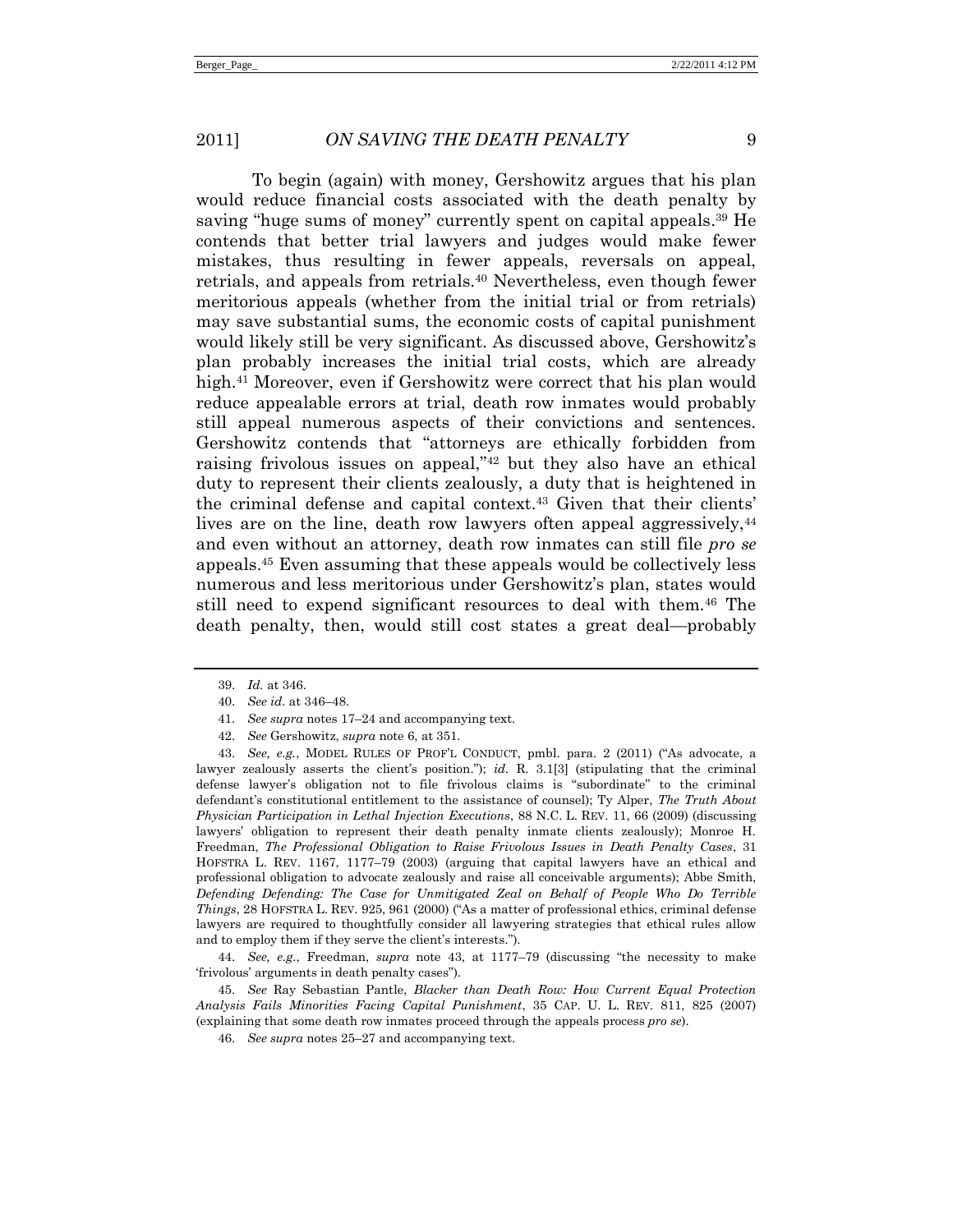substantially more than life imprisonment without parole.<sup>47</sup> Abolition, by contrast, would leave states with more money to spend on other criminal justice matters, such as drug programs, crime prevention programs, and task forces to investigate unsolved violent crimes.<sup>48</sup> In light of capital punishment's high price tag and great uncertainty about whether it actually serves as a deterrent,<sup>49</sup> the costs even of Gershowitz's improved capital punishment system may well exceed its benefits.

Of course, economic cost is just one issue. Another major problem is error. Professor James Liebman concluded in a massive study that sixty-eight percent of capital cases from 1973 to 1995 resulted in reversal.<sup>50</sup> Given that some errors likely result from inexperienced trial actors,<sup>51</sup> the adoption of Gershowitz's suggestions may improve these numbers, but substantial risk of error will likely remain. Even excellent lawyers and judges make mistakes, and, in all events, the adversarial system is far from foolproof.<sup>52</sup> Convictions, for instance, sometimes rest on unreliable evidence, such as police

50. *See* JAMES S. LIEBMAN, A BROKEN SYSTEM, PART II: WHY THERE IS SO MUCH ERROR IN CAPITAL CASES AND WHAT CAN BE DONE ABOUT IT i (2002); *see also* CALIFORNIA COMMISSION, *supra* note [16,](#page-4-0) at 30 (noting that nationally there were 205 exonerations of defendants convicted of murder from 1989 and 2003, including seventy-four exonerations of defendants sentenced to death).

51. *See* Gershowitz, *supra* note [6,](#page-2-0) at 346 (discussing prosecutorial error in *Cone v. Bell*). Some of these reversals also may have resulted from the confused state of Eighth Amendment doctrine in the years after *Gregg v. Georgia*, 428 U.S. 153 (1976). *See, e.g.*, Steven Grossman, *Proportionality in Non-Capital Sentencing: The Supreme Court's Tortured Approach to Cruel and Unusual Punishment*, 84 KY. L.J. 107, 161–62 (1996) (discussing confusion in Eighth Amendment doctrine).

52. The literature on flaws inherent in the adversarial system is vast. *See, e.g.*, Peter J. van Koppen & Steven D. Penrod, *Adversarial or Inquisitorial: Comparing Systems*, in ADVERSARIAL VERSUS INQUISITORIAL JUSTICE: PSYCHOLOGICAL PERSPECTIVES ON CRIMINAL JUSTICE SYSTEMS 15–17 (Peter J. van Koppen & Steven D. Penrod eds., 2003) (discussing criticisms of the adversarial system); Saad Gul, *The Truth That Dare Not Speak Its Name: The Criminal Justice System's Treatment of Wrongly Convicted Defendants Through the Prism of DNA Exonerations*, 42 No. 6 CRIM. LAW BULL. art. 1 (2006) ("the rancor of the adversarial system means that the truth has taken a back seat to other, less lofty concerns").

<sup>47.</sup> *See supra* notes [15](#page-3-0)–[16](#page-4-0) and accompanying text.

<sup>48.</sup> Gershowitz, *supra* not[e 6,](#page-2-0) at 345.

<sup>49.</sup> *Compare* Jeffrey Fagan et al., *Capital Punishment and Capital Murder: Market Share and the Deterrent Effects of the Death Penalty*, 84 TEX. L. REV. 1803, 1860 (2006) (stating that ―the marginal deterrent effect of the threat or example of execution on those cases at risk for such punishment is invisible‖) *with* Zhiqiang Liu, *Capital Punishment and the Deterrence Hypothesis: Some New Insights and Empirical Evidence*, 30 E. ECON. J. 237, 237 (2004) (arguing that the death penalty does have a deterrent effect) *and* Joanna M. Shepherd, *Deterrence Versus Brutalization*, 104 MICH. L. REV. 203, 205 (2005) (arguing that "executions deter murder in only six states . . . actually increase[] murder in thirteen states, [and] [i]n eight states . . . ha[ve] no effect on the murder rate").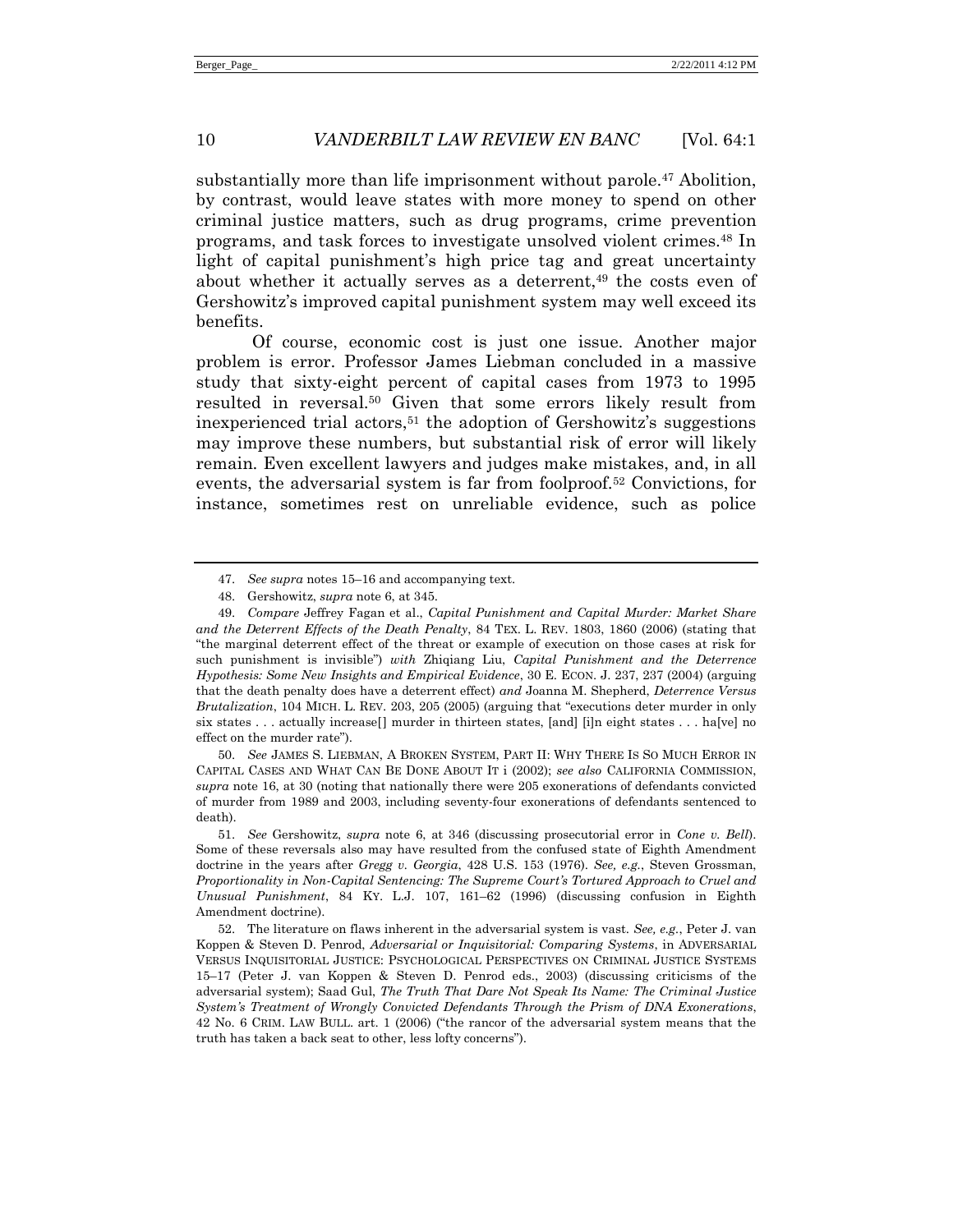fabrication or earnest but mistaken eyewitness testimony.<sup>53</sup> In other words, the innocent can be sentenced to death even without any wrongdoing by the prosecutor, incompetence by the defense attorney, or reversible error by the judge.

<span id="page-11-0"></span>Relatedly, it is unclear that error in the capital system hinges so primarily on the *quality* of the lawyers. While better prosecutors, defenders, and judges may be less likely to make mistakes, they may also be driven by many of the same pressures currently exerted on less competent actors holding the same positions. Good prosecutors, for example, may be as or more susceptible to political pressures and personal ambitions than bad prosecutors.<sup>54</sup> Of course, by removing prosecutors from direct elections, Gershowitz's proposal may insulate them somewhat from this political pressure, but it would still require the attorney general to appoint the capital prosecutors. <sup>55</sup> State attorneys general presumably would weigh political concerns when making such appointments, and prosecutors likely would be cognizant of those concerns and may have political ambitions themselves.<sup>56</sup> Similarly, the team of capital judges would themselves come from a pool of current state judges, who are elected in many states and thus vulnerable to the acute political pressures posed by the death penalty.<sup>57</sup> The proposal here might somewhat mitigate the

<sup>53.</sup> *See, e.g.*, DAVID R. DOW, EXECUTED ON A TECHNICALITY: LETHAL INJUSTICE ON AMERICA'S DEATH ROW xv (2005) (arguing that some people are executed as a result of eyewitness mistakes or police lies); Richard A. Wise et al., *How to Analyze the Accuracy of Eyewitness Testimony in a Criminal Case*, 42 CONN. L. REV. 435, 452 (2009) ("For decades, psychologists and defense attorneys have maintained that eyewitness testimony can be notoriously unreliable . . . .").

<sup>54.</sup> While many prosecutors are very capable, honest, law-abiding officials, many are also subject to well documented political pressures. *See, e.g.*, Guido Calabresi, *Address, The Current, Subtle—and Not So Subtle—Rejection of an Independent Judiciary*, 4 U. PA. J. CONST. L. 637, 639 (2002) (arguing that prosecutors enjoy great sentencing discretion and that they "are subject" to political pressures‖); Deborah L. Johnson et al., *Juvenile Transfer to the Adult Criminal Court: The Case for Reform*, 43 No. 3 CRIM. LAW BULL. art. 8 (2007) (describing "political and public pressures" as "inherent" in prosecutors' jobs); *supra* notes [26](#page-6-2)–[27](#page-6-1) and accompanying text.

<sup>55.</sup> *See* Gershowitz, *supra* note [6,](#page-2-0) at 333 (discussing how legislatures should instruct attorneys general to make selections of prosecutors).

<sup>56.</sup> *See, e.g.*, Stephen F. Smith, *The Supreme Court and the Politics of Death*, 94 VA. L. REV. 283, 308 & n.96 (2008) (arguing that during campaigns prosecutors and attorneys general will signal their "toughness" to voters by signaling their support for capital punishment).

<sup>57.</sup> *See, e.g.*, Stephen B. Bright & Patrick J. Keenan, *Judges and the Politics of Death: Deciding Between the Bill of Rights and the Next Election in Capital Cases*, 75 B.U. L. REV. 759, 760–65, 784–92 (1995) (citing examples of groups targeting sitting judges for politically unpopular death penalty votes); Keith Swisher, *Pro-Prosecution Judges: "Tough on Crime," Soft on Strategy, Ripe for Disqualification*, 52 ARIZ. L. REV. 317, 377 (2010) (arguing that state judges ―impose the death penalty more frequently as their elections near‖); *see generally* Richard Briffault, *Judicial Campaign Codes After* Republican Party of Minnesota v. White, 153 U. PA. L. REV. 181, 181 (2004) ("[T]he people select or retain at least some judges in thirty-nine states, and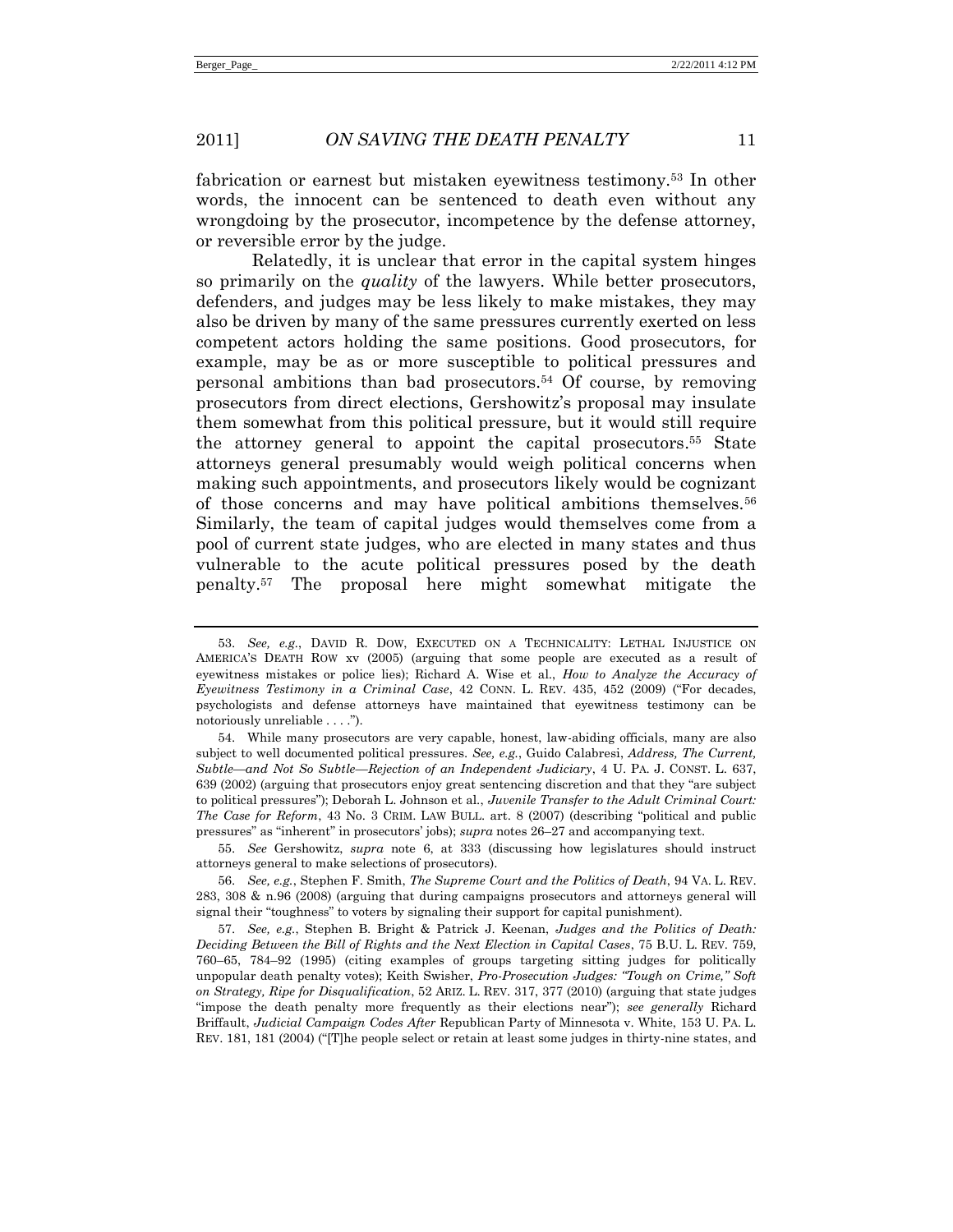<span id="page-12-0"></span>majoritarian pressures on our capital punishment system, but given that Gershowitz's primary attention is to the participants' experience and competence—and not to the political pressures within the system—it probably would not substantially alter those pressures.<sup>58</sup> Even after Gershowitz's improvements, then, a substantial rate of error may well remain.<sup>59</sup> Needless to say, while error is disturbing in any criminal context, it is especially intolerable in the death penalty context given the finality of an execution.<sup>60</sup>

<span id="page-12-1"></span>Finally, a discussion of death penalty reform must address the issue of race. As Stephen Bright argues, "[a]lmost every study of capital sentencing practices has found racial disparities that are striking, powerful, and undeniable.<sup> $n_{61}$ </sup> These disparities, many critics agree, result in large part from prosecutorial decisions regarding when to seek the death penalty.<sup>62</sup> Any serious proposal to reform American capital punishment must therefore grapple with the criticism that race appears to be a significant factor influencing who is capitally charged and sentenced to death.<sup>63</sup>

Gershowitz does address race by suggesting that it be redacted from state-level charging committees' capital files.<sup>64</sup> This may be an admirable suggestion, though one wonders how effectively it would address the problem. The kinds of crimes that frequently become capital cases often generate media attention, so it is quite possible that a charging committee reading a race-redacted capital file would still know a good amount about the case, including the race of the

all judges are elected in twenty-one states[;] . . . 87% of the state and local judges in the United States have to face the voters at some point if they want to win or remain in office.").

<sup>58.</sup> *See, e.g.*, Harris v. Alabama, 513 U.S. 504, 519–20 (1995) (Stevens, J., dissenting)  $("T]he 'higher authority' to whom present-day capital judges may be 'too responsive' is a political$ climate in which judges who covet higher office—or who merely wish to remain judges—must constantly profess their fealty to the death penalty . . . . The danger that they will bend to political pressures when pronouncing sentence in highly publicized capital cases is the same danger confronted by judges beholden to King George III.").

<sup>59.</sup> *See, e.g.*, James S. Liebman, *The Overproduction of Death*, 100 COLUM. L. REV. 2030, 2156 (2000) (arguing that "trial-level officials have been free to turn their part of the [capital] punishment] system into a machine for generating political capital on a per-death-sentence basis, with the inevitable byproduct of ... error").

<sup>60.</sup> *See, e.g.*, Commonwealth v. McKenna, 383 A.2d 174, 181 (Pa. 1978) ("Because imposition of the death penalty is irrevocable in its finality, it is imperative that the standards by which that sentence is fixed be constitutionally beyond reproach.").

<sup>61.</sup> Stephen B. Bright, *The Failure to Achieve Fairness: Race and Poverty Continue to Influence Who Dies*, 11 U. PA. J. CONST. L. 23, 24 (2008) [hereinafter Bright, *Failure to Achieve Fairness*].

<sup>62.</sup> *Id*. at 24.

<sup>63.</sup> *See id.* at 26–27 (summarizing evidence of racial prejudice in prosecutorial offices in Houston and Philadelphia).

<sup>64.</sup> Gershowitz, *supra* not[e 6,](#page-2-0) at 356.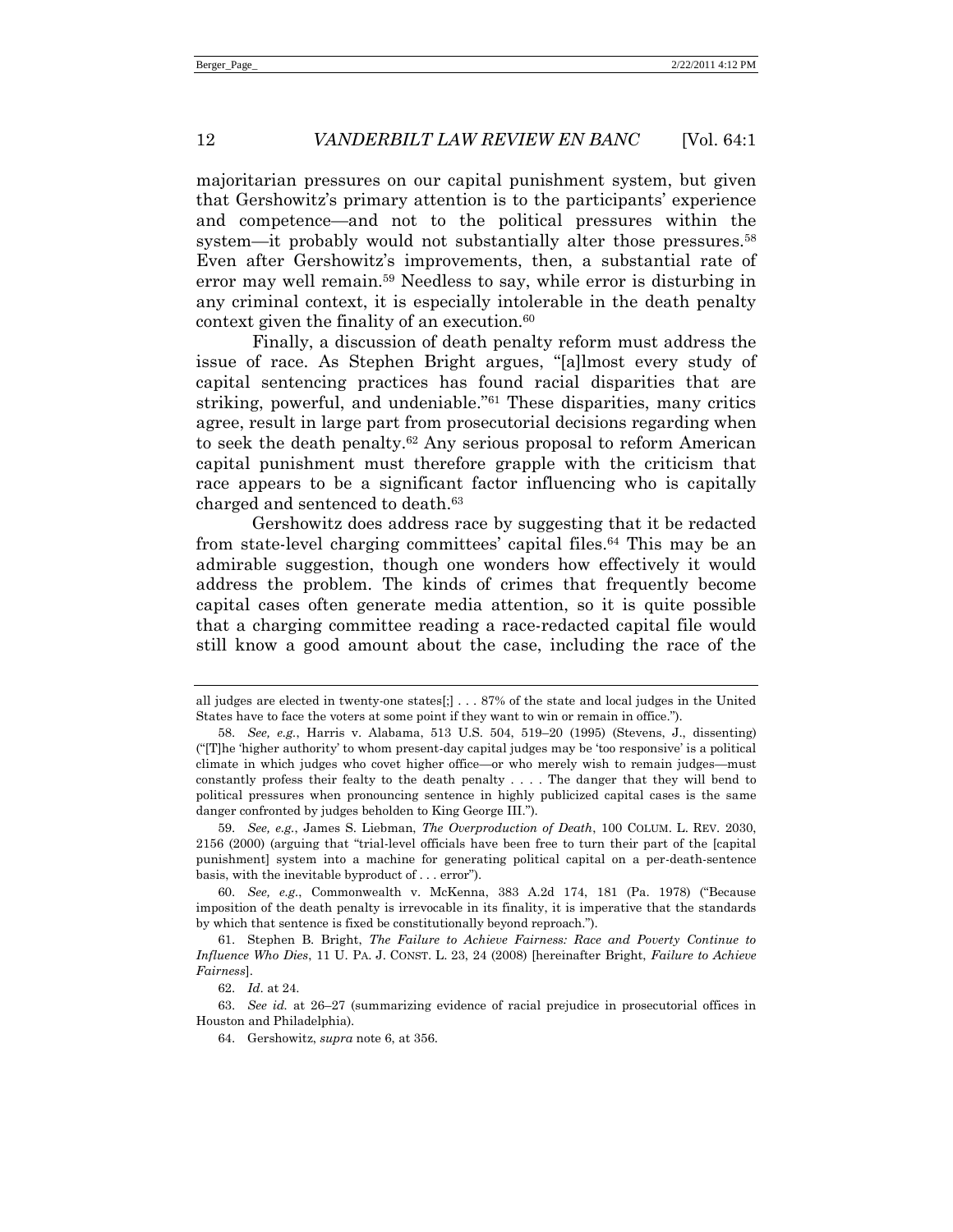suspects and victims. Race redaction, in other words, may not be a terribly effective way of removing race from the charging and sentencing equation.

It is possible, of course, that the Gershowitz plan may improve the system enough so as indirectly to reduce racial disparities.<sup>65</sup> Perhaps the elite teams of prosecutors, defense attorneys, and judges would collectively be better-attuned to racial issues than current participants in the capital system. Perhaps also Gershowitz's plan would so substantially reduce the system's errors and arbitrariness that the death penalty's racial disparities would somehow be incidentally but significantly reduced. This is the optimistic view. The more pessimistic view is that the racial disparities in capital punishment will persist unless addressed more directly and thoroughly.<sup>66</sup> In all events, given the tremendous "influence" of race on the capital punishment system, $67$  this is an issue that should be examined more carefully if American capital punishment is in fact to be retained and reformed.

Gershowitz's project implies that the death penalty is worth saving, but the problems with capital punishment in the United States run so deep that he might have addressed why his (possibly expensive) reforms are preferable to abolition. Of course, abolition is not currently politically realistic in some states (such as Texas), and the reforms Gershowitz proposes may result in some improvements wherever instituted. Unfortunately, though, major reform of capital punishment may be less politically realistic in states where the death penalty remains politically popular. In other words, a state like Texas is unlikely either to abolish the death penalty or to adopt Gershowitz's plan anytime soon. As for states where the death penalty is on shakier political footing, Gershowitz might have addressed whether abolition may be preferable—and possibly even more politically attainable than substantial reform. Given that support for the death penalty appears to be eroding, $68$  it seems all the more important to weigh

<sup>65.</sup> As a side note, Gershowitz's proposal to create statewide capital punishment teams is in tension with Professor William Stuntz's fascinating article contending that the racial inequities in our criminal justice system stem largely from a lack of *local* control. *See generally* William J. Stuntz, *Unequal Justice*, 121 HARV. L. REV. 1969 (2008).

<sup>66.</sup> *See* Kenneth Williams, *The Death Penalty: Can It Be Fixed?*, 51 CATH. U. L. REV. 1177, 1226 (2002) (arguing that proposed death penalty reforms naively and incorrectly assume that "once the death penalty system has been reformed, race will no longer be an issue").

<sup>67.</sup> *See, e.g.*, Bright, *Failure to Achieve Fairness*, *supra* not[e 61,](#page-12-1) at 24–32.

<sup>68.</sup> *See* Semel, *supra* note [4](#page-1-0), at 819 (noting that in the past few years "[p]opular support for capital punishment [has] declined" and that during this time span there have been "fewer capital" prosecutions, fewer death sentences, fewer executions, growth in legislative activity to abolish the death penalty, and additional exonerations of death row inmates").